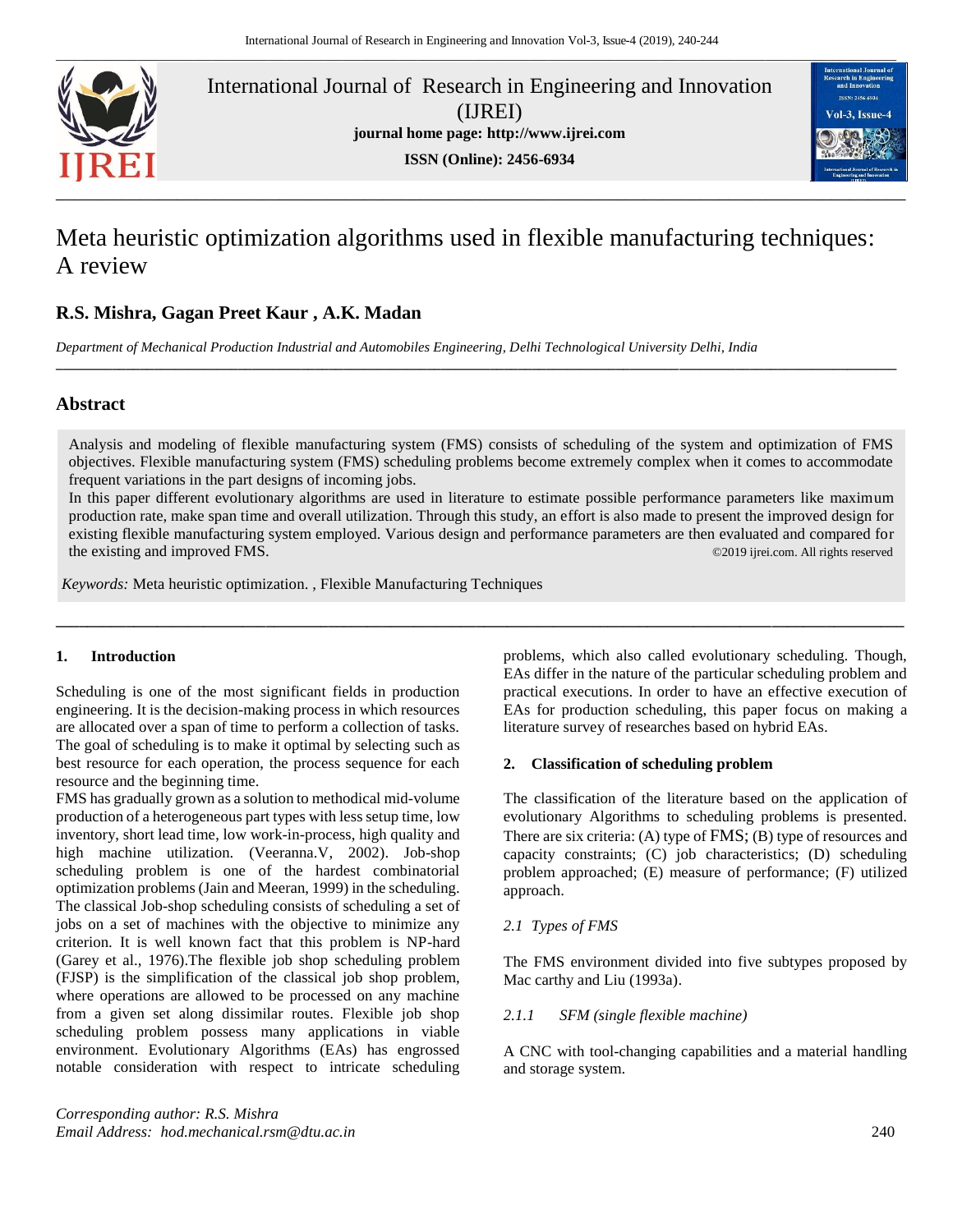# *2.1.2 FMC (flexible manufacturing cell)*

It is composed of a group of single flexible machine with a single material handling system.

#### *2.2.3 MMFMS (multi-machine flexible manufacturing system)*

It had few single flexible machine connected by an automatic material handling system made up of two or more material handling sub-systems, making it possible to serve two or more machines simultaneously.

#### *2.2.4 MCFMS (multi-cell flexible manufacturing system)*

An FMS composed of several flexible manufacturing cells and possibly single flexible machines, all connected by an automatic material handling system.

#### *2.3 Resources and constraints on the system*

It is based on the research of McCarthy and Liu (1996), which state resource types using the following details: machines (M), storage buffers (SB), material handling devices (HD), toolchanging devices (TD), fixtures (FX) and pallets (PL). Constraint on the system capacity depends on the number of each kind of resources. If the capacity of a specific resource is unlimited, then it does not represent a constraint on the studied scheduling problem (McCarthy and Liu (1996))

The third criterion supported the work of MacCarthy and Liu (1996) and classifies the jobs according to intricacy. The measure of intricacy is predicted on the number of operations in each job. Two choices are possible.

- $JCl$  (job complexity = 1): every job contains one operation;
- JC+ (job complexity>1): some or all jobs contain two or more operations;

The third criterion also classifies the jobs according to routing flexibility, which may assume two values:

- RF1: there is just one machine enabled to perform a one operation;
- RF 2: there are more than two machines allowed to perform one or more operations.

# **3. Literature review**

J. Jerald et.al[1] devised different scheduling mechanisms to generate optimum scheduling; these include evolutionary approaches such as genetic algorithm (GA), memetic algorithm (MA) , simulated annealing (SA) algorithm and particle swarm algorithm (PSA) considering multiple objectives, i.e. minimizing the idle time and the total penalty cost for not meeting the due date. The results of the different optimization algorithms (memetic algorithm, genetic algorithm, simulated annealing, and particle swarm algorithm) are compared and conclusions is made

that PSO algorithm is found to be of better-quality and gives the minimum of combined objective function. Hence it is evident that the procedures developed in this work can be suitably modified to any kind of FMS with a large number of components and machines subject to multi objective functions.

Anshuman Mishra et.al. [2], made an effort to consider simultaneously the machine and vehicle scheduling aspects in FMS and tackle the problem of make span minimization using particle swarm optimization (PSO).For the same objective function PSO gives better optimization than GA The no of iteration required in case of PSO is very less in comparison to GA. As the number of variables are increased the optimal properties of the PSO change in a much more expected manner than those of GA.

Ajay Singholi et.al. [3], enhanced the performance of manufacturing system in Indian industry. The evaluation of parameters in this case study are from a universally accepted mathematical model given by Solbergiv, (1981). The performance parameters of the manufacturing firm's present conventional manufacturing system were calculated analytically. A new FMS model is anticipated by reducing the number of servers to an optimum number. The new FMS model shows an improved machine utilization and reduced workload per machine. There is a significant increase from 11 to 30% to 80 to 100% in the proposed model. Ajay Singholiet.al [4], made an effort to present the improved design for existing flexible manufacturing system employed in the company. Various parameters are evaluated and compared for the existing and improved FMS. Main reason was to analyze the existing system and to improve the performance of system.

Quantitative modeling, simulation modeling have been used to achieve the objectives. At first various operational and performance parameters were calculated then the new FMS has been proposed with the optimum number of servers. The overall system utilization increased 88.53% to deliver 99.99%.. The management have better approach and rules for various decisions relating to process and operations improvement and investment in new facility. Future aspects are to conduct various simulation experiments so that system would be tough enough to handle all situation and vibrant market conditions.

Amir Musa Abazari et.al [5] proposed a linear mathematical programming model with both continuous and zero-one variables for job selection and operation allocation problems in an FMS to maximize profitability and utilization of system. The proposed model assigns operations to different machines considering capacity of machines, batch-sizes, processing time of operations, machine costs, tool requirements, and capacity of tool magazine. A genetic algorithm (GA) is then proposed to solve the formulated problem. Performance of the proposed GA is evaluated based on some bench mark problems adopted from the literature. A statistical test is conducted which implies that the proposed algorithm is robust in finding near-optimal solutions. Comparison of the results with those published in the literature indicates supremacy of the solutions obtained by the proposed algorithm for attempted model. This paper presents a mathematical programming model for solving machine loading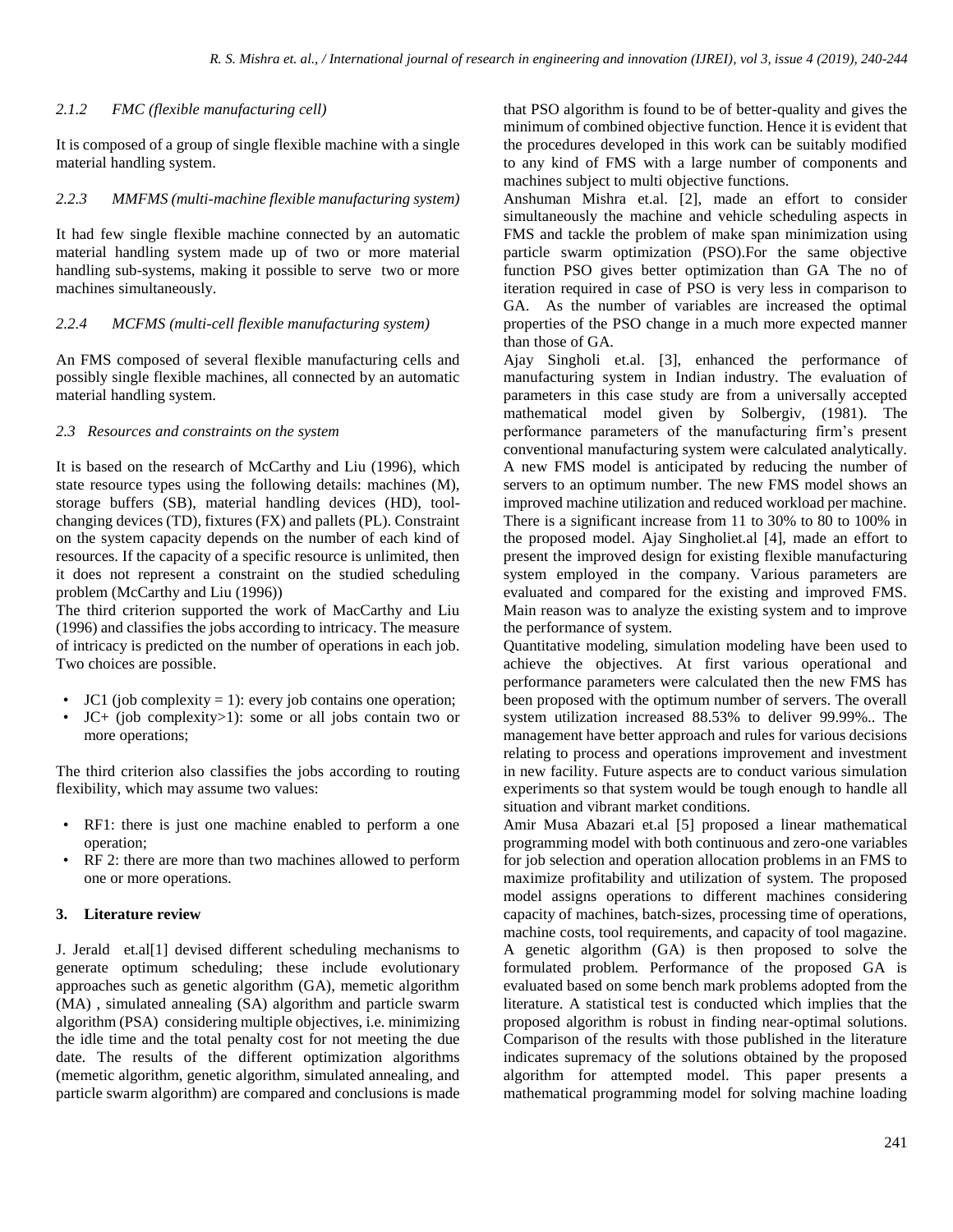problem in flexible manufacturing systems. The proposed model takes into account many practical parameters including capacity of machines, capacity of tool magazine, tool requirement of different operations, and over-utilization and under-utilization costs of machines. An effective solution approach based on genetic algorithm is presented to solve the formulated model. Some benchmark problems adopted from the literature are solved by the proposed GA. Computational results indicate that the proposed model provides very promising solutions compared with those available in the literature. It is worth noting that application of the proposed model is limited to certain cases where there are sufficient number of jigs, fixtures, pallets and material handling devices in the shop floor. The work may be extended further by imposing constraints on the availability of these resources. Solution of the attempted problem identifies assignment of machines to different operations of the selected jobs. This solution should then be used to determine the sequence of jobs on different machines. This problem is addressed as the scheduling in the literature. This issue can be attempted in future researches to yield more efficient utilization of resources.

A.V.S.Sreedhar et .al.[6], used state of art techniques to establish Optimization methods like GA, D.E. and BFOA algorithms .optimization process is automated by using a MATLAB based GUI that is user friendly. 43 jobs- 16 machines are used for obtaining result. Results obtained by the different approaches are compared and the performances are analyzed for the combined objective function of minimizing total penalty cost and minimizing total machine idleness. BFOA algorithm gave better results and gives the minimum combined objective function. They have also evaluated the effectiveness of combined objective function in which the penalty value is moderated by the inclusion of reward. The inclusion of reward has improved the merging of the evolutionary algorithms in finding the optimum schedule.

R. Tavakkoli-Moghaddam et.al. [7], used a class of FMS known as flexible manufacturing cell. A new HGA-based approach is proposed to schedule jobs and AGV for minimizing make span and maximum tardiness, simultaneously. It used Visual C++ and run for problems of different sizes. One of the best advantages is the required time to solve medium to large size problems that is essential issue in industries. It will be a new opening for future research, this work can be further continued by applying other heuristic methods separately or in addition with HGA algorithm. Mani Shivhare and Sunita Bansal [8] used Particle Swarm Optimization (PSO) technique for optimizing the bidirectional loop layout of flexible manufacturing system. The main aim of the research was to minimize the number of backtracking and the distance travelled by AGV in loop layout only. It is an efficient algorithm for solving these problems. A generalized approach of plant layout was proposed which was better than other optimization techniques like Genetic Algorithm and Simulated Annealing used in other research papers.

Nidhish Mathew et.al. [9], used Multi-objective Non-Dominated genetic algorithm (NSGA-II) for optimization. FMS schedule is obtained for 40 jobs and 32 machines. Two objectives i.e. minimizing total penalty cost and minimizing total machine idle time are achieved using NSGA-II. For the given set of objectives,

the results obtained by the NSGA-II-based algorithm were compared with a number of existing algorithms including CS, SPT, and PSO (found in literature), and the results of NSGA-IIbased algorithm is found to be superior than modified to any kind of FMS with a large number of components and machines. Future work will include or as good as the best results obtained by the aforementioned methods. After 3000 generation the best solution is obtained. The problem of computational effort of FMS scheduling increases in proportion to the number of components. In the case of 40 components 159152832478977343 4561126959612e+47combinations are possible. Due to the very high computational effort exhaustive search is not possible. Similarly random search also requires a lot of computational effort. By implementing genetic algorithm for 3000 generations, only 1.5 lakh computations are needed for getting the optimal solution. The research work leads to the conclusion that NSGA II is superior in terms of computational effort and pare to optimal front. The procedure developed in this work can be suitably the availability and handling time of load unloading stations, robots and AGV's. Gaurav Kumar and Dr. Trilok Singh Bisoniya, [10] used a simulation modeling and optimization of FMS objectives for evaluating the effect of factors such as demand arrival time,. System utilization and throughput both are affected by these factors. It is observed that from comparing the result maximum percentage of utilization is 10% against of throughput parameters. System utilization and throughput is more affected by demand arrival time comparatively other three factors like no. of AGVs, velocity of AGVs, and distance preference between two work stations used in system. Distance preference also affects throughput and system utilization. For both system utilization and throughput distance preference should be smallest and as the demand arrival time increases both system utilization and throughput of system decreases. Based on the limitation of the floor and material handling path different layout patterns may be considered for FMSs. In the cases that there is not enough space for straight line layout (single row),

Sadegh Niroomand et.al. [11], addressed a new meta-heuristic algorithm to solve a closed loop layout problem. The proposed algorithm applies a modified version of the recently invented migrating birds optimization method. The computational experiments show that in most of the benchmark problems the results obtained from the proposed migrating birds optimization method is better than those obtained by other methods which are published in the literature. Open-field and closed loop layouts may be useful. The closed loop layout pattern is even more useful where Automated Guided Vehicles (AGVs) are used to move the material. An exact MILP model of closed loop layout from the literature was tackled in this study. The NP-hardness of the model is the main limitation of previous study (Niroomand & Vizvári, 2013) and this study which make the model difficult to give a good feasible solution especially for the case of large size problems. A recently introduced meta-heuristic algorithm (MBO) was modified (MMBO) in this paper to solve the closed loop layout model. The proposed MMBO algorithm uses some natural and logical rules to solve the model. The algorithm mixes the logics of geometry and human thinking to arrange the cells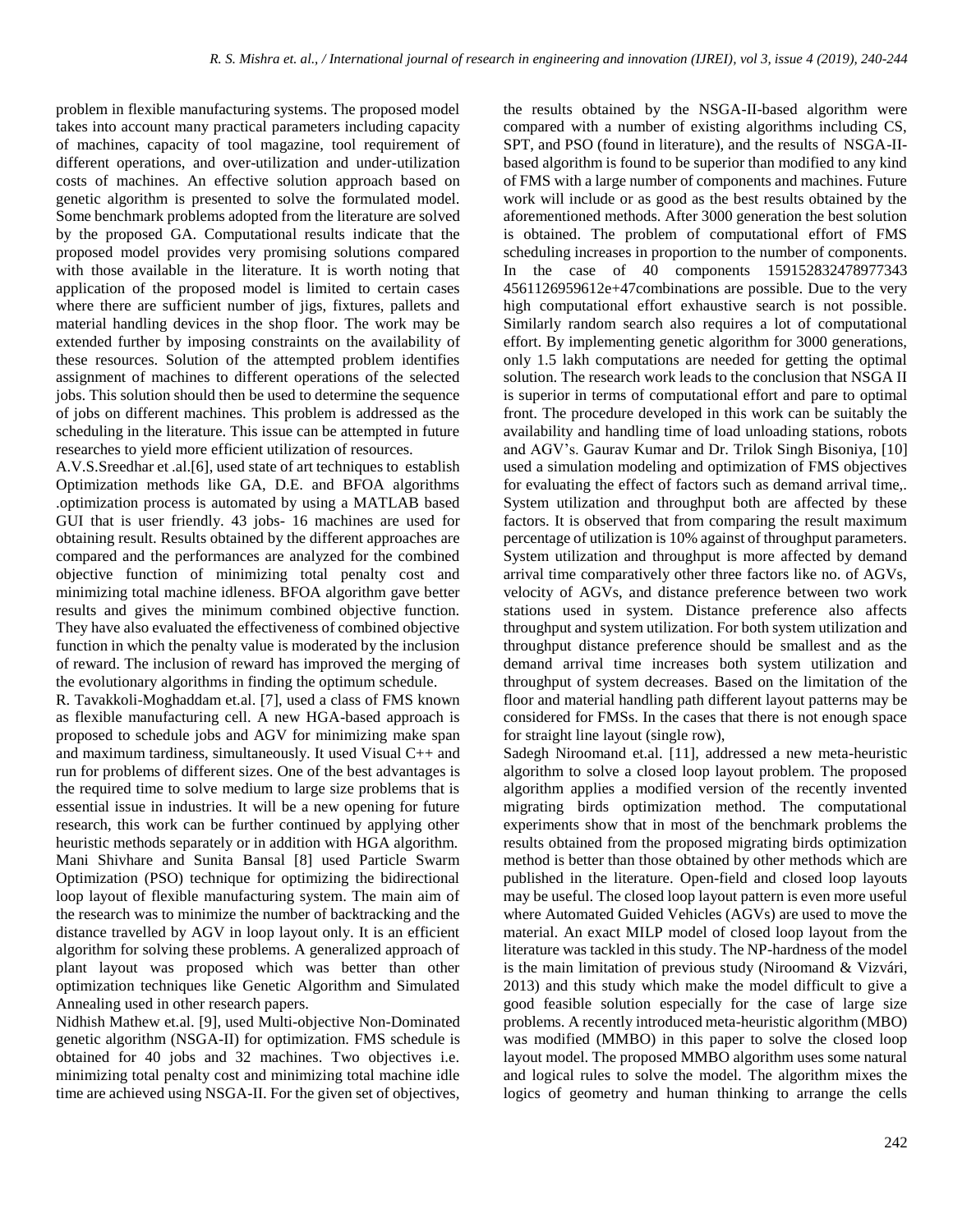around a rectangular closed loop without any overlap by use of logical functions in computer programming. On the other hand, the natural behavior of birds when migrating, is applied in a computer program to construct the proposed algorithm. To test the performance of the proposed MMBO algorithm, the standard form of the MBO and SA algorithms were also simulated.

Ranbir Singh, Rajender Singh and B.K. Khan [12], discussed various Mathematical, heuristics, hierarchical approaches, global optimization techniques and network modelling. Which have been widely used for solving the formulated problems. Because of less computational requirements, easy and fast convergence, better ease of apply, less time requirements are some of the factors attracting the researchers to use global optimization techniques for solving the mathematical or other model of the loading problems and other problems and FMS's. The authors after spending a lot of time on analyzing and studying the research papers, books, Ph.D. thesis and other relevant materials suggests integer programming for modelling the loading problems and PSO for solution of the model. To analyses the system performance and to provide insight of how the system behaves, and how system component behaves, and to identify the key factors and parameters affecting the system, modelling and simulation of the physical system is the only best solution. Various types of results, graphs, plots etc can be generated for useful analysis of the system. The key to be remembered is that the validity and accuracy of the result will depend on the model developed, and the information induced in the model (value of parameters and key variables). It is the human who developed the model and it is him only to validate and validate the results. The software or model will give the results in the type the user wants. Validation, accuracy and acceptance of the results depend on the user. The modelling simulation and analysis can be expensive and time consuming to develop and run for desired accurate and acceptable results and outputs. An ideal model should be least expensive which should require least computational time. A research work is required to compare the various modelling techniques on basis of certain parameters, which will help the industry and academicians in selection of the type of modelling techniques under certain parameters and constraints.

M. NageswaraRao, K. Narayana Rao b and G. Ranaga Janardhana[13], examined the importance of simultaneous scheduling of machines and two identical automated guided vehicles (AGVs) in a flexible manufacturing system (FMS).Optimum AGVs operation plays a crucial role in improving the performance of FMS. A hybrid meta heuristic algorithm is proposed and developed the code in JAVA to provide optimum. Sequence with relative makespan value and AGVs schedule for ten job sets and four lay outs. The code will enhance the productivity, minimize the delivery cost and optimally utilize the entire fleet simultaneous scheduling of machines and AGVs adopting minimization of relative makespan function, provide better performance when compared with other algorithms.

Yedem Muni Ratnam, K Mohan Krishna, P.Giribabu [14] presented a Genetic Algorithm based scheduling of Flexible manufacturing system. This work considered multiple objectives, i.e., minimizing the idle time of the machine and minimizing the

total penalty cost for not meeting the deadline concurrently. Software is developed for getting optimum sequence of operation. FMS considered in this work has 16 CNC Machine tools for processing 43 varieties of products. Various meta-heuristic methods are used for solving same scheduling problems taken from the literature. The results available for the various existing meta-heuristic methods are compared with results obtained by GA. After 1700 generations of GA the global optimum schedule is obtained. R Kumar et.al, used the ant colony optimization (ACO) technique for scheduling in FMS. Since the operation of a job in FMSs can be performed on more than one machine, the scheduling of the FMS is considered as a computationally hard problem. The proposed solution procedure applies a graph-based representation technique with nodes and arcs representing operation and transfer from one stage of processing to the other. Individual ants move from the initial node to the final node through all nodes desired to be visited. The solution of the algorithm is a collective outcome of the solution found by all the ants. The pheromone trail is updated after all the ants have found out their respective solutions. Various features like stagnation avoidance and prevention from quick convergence have been incorporated in the proposed algorithm so that the near-optimal solution is obtained for the FMS scheduling problem, which is considered as a non-polynomial (NP)-hard problem. The algorithm stabilizes to the solution in considerably lesser computational effort. Extensive computational experiments have been carried out to study the influence of various parameters on the system performance. S. Karthikeyan et.al. [15], emphasized that Firefly Algorithm (FA) a nature-inspired optimization algorithm can be successfully applied to continuous optimization problems. A hybrid discrete firefly algorithm (HDFA) is proposed to solve the multi-objective flexible job shop scheduling problem (FJSP). FJSP is an extension of the classical job shop scheduling problem that allows an operation to be processed by any machine from a given set along different routes. Three minimization objectives - the maximum completion time, the workload of the critical machine and the total workload of all machines are considered simultaneously. It also proposes firefly algorithm's discretization which consists of constructing a suitable conversion of the continuous functions as attractiveness, distance and movement, into new discrete functions. In the proposed algorithm discrete firefly algorithm (DFA) is combined with local search (LS) method to enhance the searching accuracy and information sharing among fireflies. The experimental results on the well-known benchmark instances and comparison with other recently published algorithms shows that the proposed algorithm is feasible and an effective approach for the multiobjective flexible job shop scheduling problems.

# **4. Conclusion**

In this paper, a survey of researches based on using evolutionary techniques used for production scheduling problems. The interdependence of the jobs/operations sequence and machine assignment make scheduling a formidable combinatorial problem. EAs got the wide attention of researchers because of its